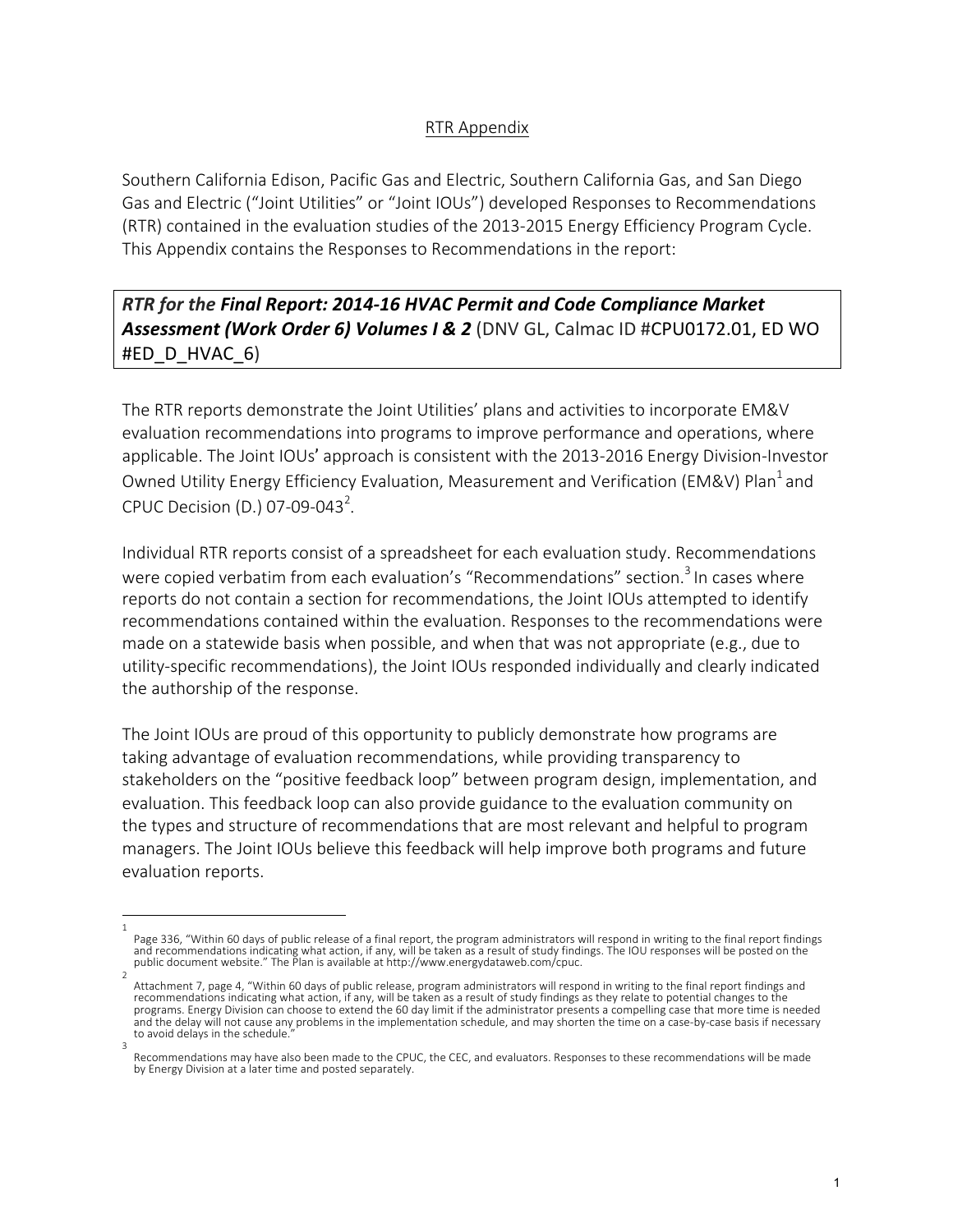## **Response to Recommendations (RTR) in Impact, Process, and Market Assessment Studies**

Study Title: Final Report: 2014-16 HVAC Permit and Code Compliance Market Assessment (Work Order 6) Volumes I & 2 **Program:**  HVAC6 Author: **DNV GL Calmac ID: CPU0172.01 ED WO: ED D HVAC 6** Links to Report: http://calmac.org/publications/HVAC\_WO6\_FINAL\_REPORT\_VolumeI\_22Sept2017.pdf http://calmac.org/publications/HVAC\_WO6\_DRAFT\_REPORT\_APPENDICES\_VolumeII\_22Sept2017.pdf

## **Disposition Notes**

Examples: ecific program change, give reason for rejection, or indicate that it's under further review.

on't currently have additional residential pilot prosolely aim to increase permitting, but will explore should these pilots be developed.

on't currently have additional residential pilot prosolely aim to increase permitting, but will explore adguage for program marketing collateral along with inphasis on customer applications should these pilots ed.

on't currently have additional residential pilot prosolely aim to increase permitting, but feel HVAC prorally can provide education and tools to contractors as best inform their practices, service and sales techig the lines of broader benefits for permitted HVAC in-The IOUs agree that mandatory permitting associated 4 offers awareness of the importance of permitting.

Ion't currently have additional residential pilot prosolely aim to increase permitting, but agree that levergovernment partnerships and non-IOU program ads where feasible may yield positive results should s be developed.

lan to continue HVAC WET efforts recognizing that

| Item#        | Sect.# | <b>Findings</b>                                                                                                                                                                                                                                                                           | <b>Best Practice / Recommendations</b><br>(Verbatim from Final Report)                                                                                                                                                                                                                                                                                                                                                                                                                                                                                                                                                                                          | Recommendation<br><b>Recipient</b>                         | <b>Disposition</b>                         |                                                                                                        |
|--------------|--------|-------------------------------------------------------------------------------------------------------------------------------------------------------------------------------------------------------------------------------------------------------------------------------------------|-----------------------------------------------------------------------------------------------------------------------------------------------------------------------------------------------------------------------------------------------------------------------------------------------------------------------------------------------------------------------------------------------------------------------------------------------------------------------------------------------------------------------------------------------------------------------------------------------------------------------------------------------------------------|------------------------------------------------------------|--------------------------------------------|--------------------------------------------------------------------------------------------------------|
|              |        |                                                                                                                                                                                                                                                                                           |                                                                                                                                                                                                                                                                                                                                                                                                                                                                                                                                                                                                                                                                 | If incorrect,<br>please indicate and<br>redirect in notes. | Choose:<br>Accepted, Rejected,<br>or Other | Describe spe                                                                                           |
| $\mathbf{1}$ | 3 & 4  | Permitting rates are low, with per-<br>mits pulled for less than one-third of<br>all change outs that require them.<br>Our estimates ranged from 8% to<br>29%.                                                                                                                            | Evaluate current residential pilot programs that aim to increase<br>permit rates in light of this study's findings and current regulations<br>aimed at addressing permitting within energy efficiency programs<br>(e.g., SB1414).                                                                                                                                                                                                                                                                                                                                                                                                                               | <b>IOUs</b>                                                | Accepted                                   | The IOUs do<br>grams that :<br>evaluations                                                             |
| $2^{\circ}$  |        |                                                                                                                                                                                                                                                                                           | Inform homeowners that the permitting responsibility is theirs and<br>that they must hold contractors accountable.                                                                                                                                                                                                                                                                                                                                                                                                                                                                                                                                              | <b>IOUs and Building</b><br>Departments                    | Accepted                                   | The IOUs do<br>grams that s<br>ditional lang<br>creased em<br>be develope                              |
| $\mathbf{3}$ |        |                                                                                                                                                                                                                                                                                           | Have program contractors emphasize other potential benefits of<br>permitted installations for customers, and consider literature for<br>homeowners that does the same. Given that the Standards al-<br>ready dictate permits for IOU program participants, programs that<br>incentivize system efficiency improvements (such as Home Up-<br>grade or Quality Installation) should raise permitting rates to some<br>degree.                                                                                                                                                                                                                                     | IOUs                                                       | Accepted                                   | The IOUs do<br>grams that s<br>grams gene<br>needed to b<br>niques alon<br>stallations.<br>with SB1414 |
| 4            | 5      | Under current market and enforce-<br>ment conditions, permitting does<br>not lead to increased energy-effi-<br>ciency of HVAC changeouts, as we<br>found similar levels of efficiency for<br>equipment at permitted and non-per-<br>mitted sites in a representative<br>statewide sample. | Leverage local government partnerships and non-IOU program ad-<br>ministrators where feasible. Community Choice Aggregators<br>(CCAs) and Regional Energy Networks (RENs) can administer en-<br>ergy efficiency programs under the same guidelines and funding<br>mechanisms as the IOUs. However, these local program adminis-<br>trators could work directly with the building departments in their<br>regions to improve their enforcement processes over multiple<br>years. Because of the large number of building departments in<br>each IOU's service territory, it may be less feasible for the IOUs to<br>work directly with the building departments. | IOUs                                                       | Accepted                                   | The IOUs do<br>grams that s<br>aging local g<br>ministrators<br>these pilots                           |
| 5            |        |                                                                                                                                                                                                                                                                                           | Based on findings from the HERS interviews, we recommend the<br>IOUs continue to support workforce education and training (WET).                                                                                                                                                                                                                                                                                                                                                                                                                                                                                                                                | IOUs                                                       | Accepted                                   | The IOUs pla                                                                                           |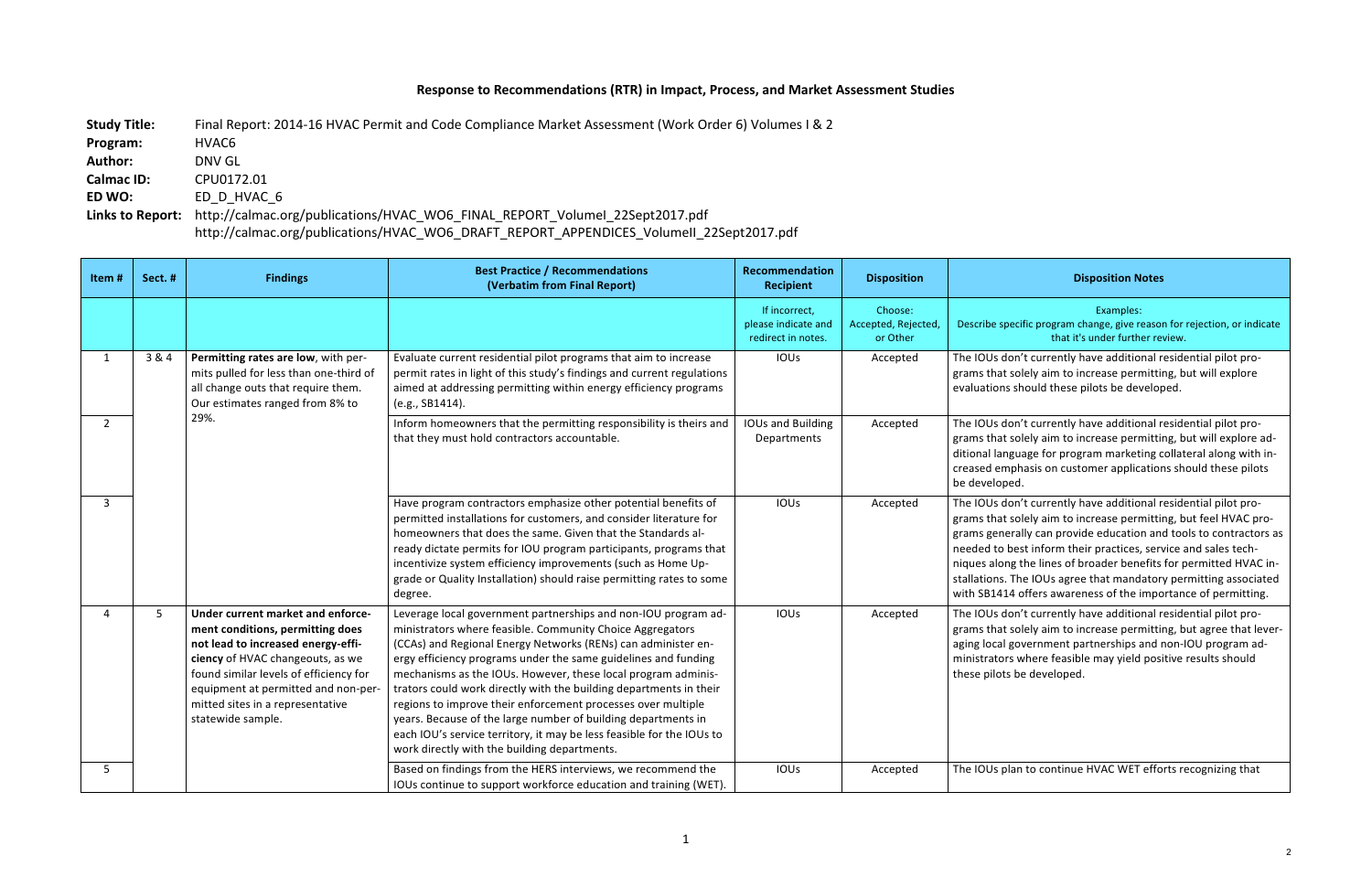ort HVAC programs statewide and included in this, proer customers and contractors to existing WET offerings nal and external to the IOUs. With a shift to statewide dministration for some HVAC programs, it is likely that fort will be put into coordinating WET efforts across providing educational resources that directly impact the HVAC programs.

is/has been reviewed for program optimization and det including measure development. Additionally, it will sed to offer guidance for third party implementers as n future programs.

ars to be a recommendation for the CPUC and CEC. the IOUs support it as any improvements in the accurings potential will allow for more accurate modelling, nd reporting. Cost effectiveness is difficult to maintain ngs numbers may not reflect the conditions on the

|                |  | Studies from the early 2000s identified a number of issues related    |                  |          | they suppo   |
|----------------|--|-----------------------------------------------------------------------|------------------|----------|--------------|
|                |  | to HVAC changeouts. The 2005 update to the Standards addressed        |                  |          | grams refer  |
|                |  | these issues. We also know the IOUs have supported WET during         |                  |          | both intern  |
|                |  | the same timeframe. As an example, the Standards require tem-         |                  |          | program ad   |
|                |  | perature measurement access, and we found this at over 80% of         |                  |          | greater eff  |
|                |  | non-permitted installations. This would indicate installer            |                  |          | IOUs and p   |
|                |  | knowledge of some aspects of the Standards. We believe that in        |                  |          | success of I |
|                |  | the current market these IOU and CEC trainings affect contractors     |                  |          |              |
|                |  | that perform both permitted and non-permitted installations. Fu-      |                  |          |              |
|                |  | ture studies on permit rates and compliance should account for        |                  |          |              |
|                |  | any changes in WET efforts as they may affect installation quality    |                  |          |              |
|                |  | regardless of permit status.                                          |                  |          |              |
| 6              |  | Leverage this study's performance test results to support workpa-     | <b>IOUs</b>      | Accepted | This study i |
|                |  | per inputs for measures addressed in the Home Upgrade and             |                  |          | velopment    |
|                |  | Quality Installation programs. This includes information regarding    |                  |          | likely be us |
|                |  | cases in which code requirements are not triggered, such as equip-    |                  |          | they desigr  |
|                |  | ment-only replacements or system airflow in certain climate           |                  |          |              |
|                |  | zones. The appendices of this report (Volume II) include summar-      |                  |          |              |
|                |  | ies of data collected at sites that go beyond the analysis of compli- |                  |          |              |
|                |  | ance and energy efficiency associated with compliance. There are      |                  |          |              |
|                |  | specific opportunities where code is not triggered based on instal-   |                  |          |              |
|                |  | lation scope and some limited opportunities for improvement           |                  |          |              |
|                |  | above code where code is triggered. While we did not find statisti-   |                  |          |              |
|                |  | cally significant differences based on permit status, current prac-   |                  |          |              |
|                |  | tice (permitted or not) on average does not meet full compliance.     |                  |          |              |
| $\overline{7}$ |  | Continued collaboration between the California Energy Commis-         | CPUC and CEC     |          |              |
|                |  | sion (CEC) and CPUC is essential to continue improving the energy     |                  |          |              |
|                |  | efficiency of HVAC installations in California. This could take the   |                  |          |              |
|                |  | form of simultaneous improvement in permitting and enforce-           |                  |          |              |
|                |  | ment processes, improvement in efficacy of the inspections pro-       |                  |          |              |
|                |  | cess, or through other means.                                         |                  |          |              |
| 8              |  | The CEC and CPUC should consider developing energy modeling           | CEC, CPUC, IOUs, | Accepted | This appea   |
|                |  | software or approaches for existing residential buildings to esti-    | and POUs         |          | However, tl  |
|                |  | mate the energy saving potential for changeouts in single family      |                  |          | racy of savi |
|                |  | residential dwellings. The California Technical Forum may be a        |                  |          | delivery an  |
|                |  | venue for this collaboration since it includes the IOUs and the larg- |                  |          | when savin   |
|                |  | est publicly-owned utilities in California. The absence of a func-    |                  |          | ground.      |
|                |  | tioning model prevents stakeholders from making realistic predic-     |                  |          |              |
|                |  | tions about the impacts associated with the required set of com-      |                  |          |              |
|                |  | pliance measures. The absence of such a model also necessitated       |                  |          |              |
|                |  | the creation of metrics by this study using secondary information.    |                  |          |              |
|                |  | We recommend the model include features such as a cost calcula-       |                  |          |              |
|                |  | tor to factor average costs estimates for permit and compliance       |                  |          |              |
|                |  | requirements including HERS certification.                            |                  |          |              |
| 9              |  | Reevaluate, from an energy efficiency perspective, codes that, ef-    | CEC              |          |              |
|                |  | fectively, provide no energy impacts or verification benefits. This   |                  |          |              |
|                |  |                                                                       |                  |          |              |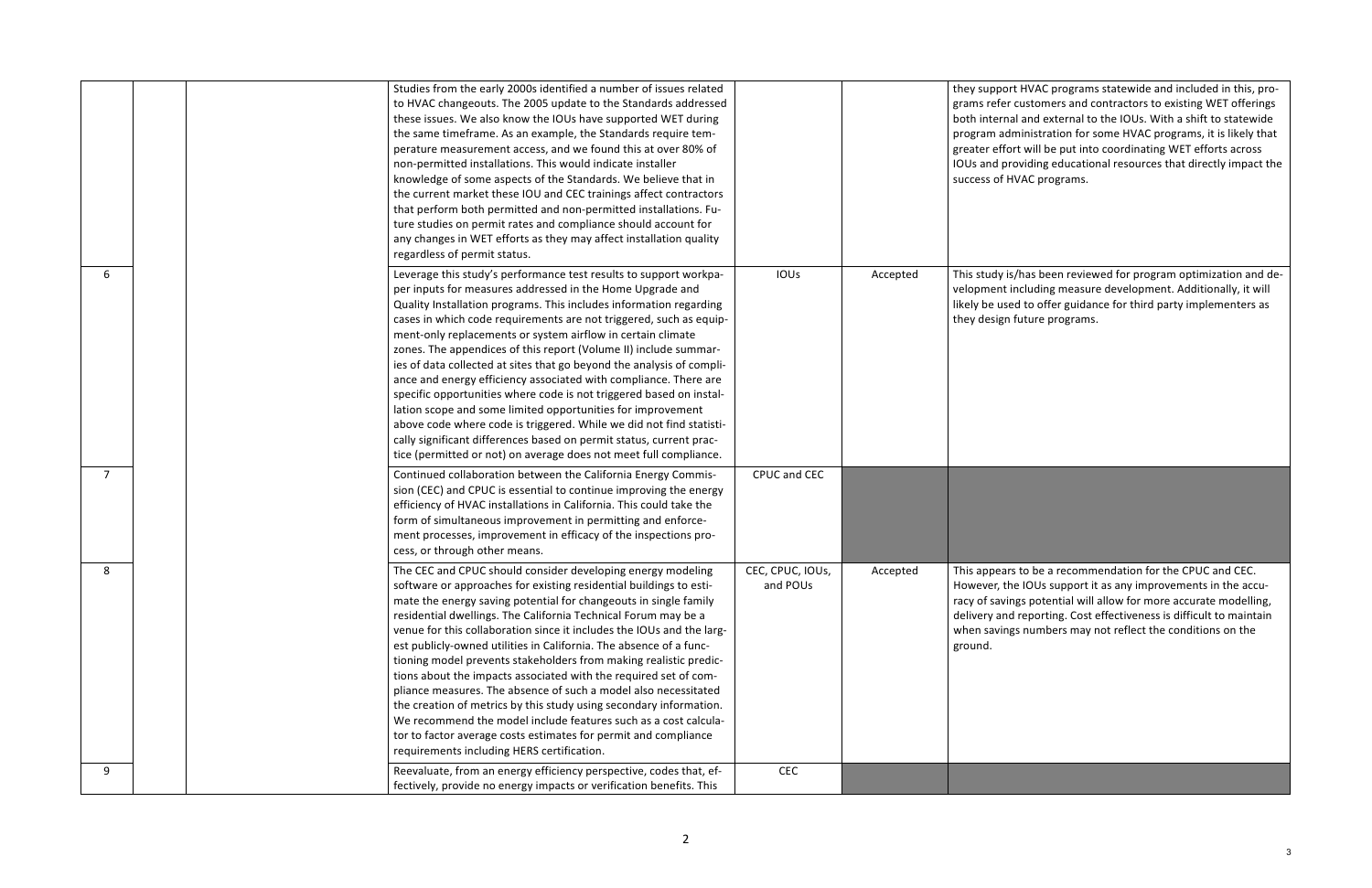CPUC & IOUs  $\vert$  Accepted  $\vert$  Access to additional data could benefit HVAC programs and the IOUs widely promote program evaluations such as this study to stakeholders. This is being done in part via WET offerings, but also as IOUs engage in various other stakeholder groups and forums.

|    |           |                                                                                                                                                                                                                                                                                                                                                                    | includes requiring calculations be performed for sizing, but there is<br>no requirement to reduce size whenever possible. Consider new<br>cost calculations that explicitly show non-energy cost savings or<br>extended equipment life to improve the value proposition.                                                                                                                                                                                                                                                                                                                                                                                                                                    |                                                 |          |                                                   |
|----|-----------|--------------------------------------------------------------------------------------------------------------------------------------------------------------------------------------------------------------------------------------------------------------------------------------------------------------------------------------------------------------------|-------------------------------------------------------------------------------------------------------------------------------------------------------------------------------------------------------------------------------------------------------------------------------------------------------------------------------------------------------------------------------------------------------------------------------------------------------------------------------------------------------------------------------------------------------------------------------------------------------------------------------------------------------------------------------------------------------------|-------------------------------------------------|----------|---------------------------------------------------|
| 10 | 6         | There were documentation gaps for<br>permitted installations. We found<br>3/4th of permitted installations had<br>the HERS compliance forms. Among<br>the forms submitted, only a subset<br>contained a complete set of the re-<br>quired tests.                                                                                                                   | CEC and HERS Registries should take action to ensure public access<br>to information collected by HERS Raters for the benefit of home-<br>owners. The documentation required in the HERS process includes<br>measurements of home performance, but these documents are<br>not required to be provided to the homeowner or to the building<br>department for later access. Streamlined access could be achieved<br>by mandating building departments retain the compliance forms<br>or by the CEC retaining the forms or by Registries responding to<br>requests for information. Information regarding a current or pro-<br>spective home's performance characteristics could be valuable to<br>homeowners. | CEC                                             |          |                                                   |
| 11 | 3, 4 & 87 | Permit rates are low AND Interviews<br>with HERS Raters and homeowners<br>confirmed our hypothesis that lack of<br>knowledge on the part of homeown-<br>ers and contractors as well as incon-<br>sistency among building departments<br>contribute to low permitting rates<br>and low rates of compliance with en-<br>ergy efficiency standards require-<br>ments. | CEC and HERS Registries should take action to ensure public access<br>to information collected by HERS Raters for the benefit of home-<br>owners. The documentation required in the HERS process includes<br>measurements of home performance, but these documents are<br>not required to be provided to the homeowner or to the building<br>department for later access. Streamlined access could be achieved<br>by mandating building departments retain the compliance forms<br>or by the CEC retaining the forms or by Registries responding to<br>requests for information. Information regarding a current or pro-<br>spective home's performance characteristics could be valuable to<br>homeowners. | CEC, HERS<br>Providers, Building<br>Departments |          |                                                   |
| 12 |           |                                                                                                                                                                                                                                                                                                                                                                    | CPUC and IOUs should inform stakeholders of energy efficiency re-<br>quirements currently being met for permitted installations, includ-<br>ing the results of this study and general research in HVAC perfor-<br>mance.                                                                                                                                                                                                                                                                                                                                                                                                                                                                                    | CPUC & IOUS                                     | Accepted | Access to<br>IOUs wide<br>stakehold<br>as IOUs el |
| 13 |           |                                                                                                                                                                                                                                                                                                                                                                    | Streamline and simplify statewide codes for mandatory and pre-<br>scriptive HVAC requirements throughout California. Contractors<br>and building departments may not have the resources to under-<br>stand or enforce the nuances of the code or the interest in doing<br>so. Design forms that reduce the paperwork required for code<br>compliance.                                                                                                                                                                                                                                                                                                                                                       | <b>CEC</b>                                      |          |                                                   |
| 14 | 6 & 7     | Training is expensive, not readily<br>available, not effective (e.g., includes<br>no or limited field training), and/or<br>training material is inconsistent<br>among training HERS Providers.                                                                                                                                                                     | Evaluate HERS Rater training for field-testing procedures intended<br>to assess prescriptive measures. Also, consider developing men-<br>toring programs for new Raters.                                                                                                                                                                                                                                                                                                                                                                                                                                                                                                                                    | CEC and HERS<br>Providers                       |          |                                                   |
| 15 | 6 & 7     | Inconsistent knowledge among HERS<br>Raters of the Standards leads to in-<br>consistent/erroneous assessments in<br>customers' homes.                                                                                                                                                                                                                              | Find creative ways to reiterate diagnostic testing requirements pe-<br>riodically.                                                                                                                                                                                                                                                                                                                                                                                                                                                                                                                                                                                                                          | CEC and HERS<br>Providers                       |          |                                                   |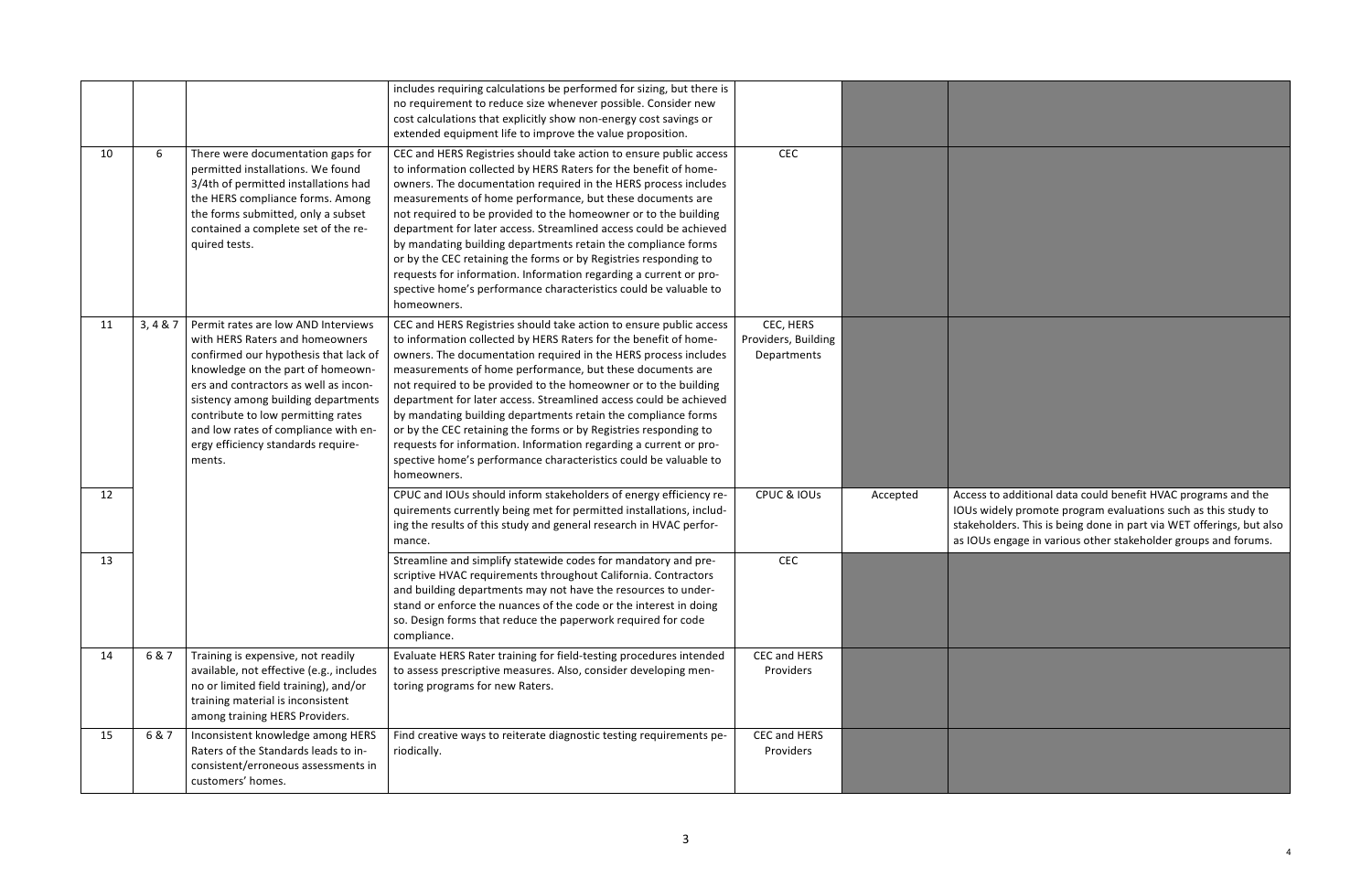vill explore increasing levels of program marketing and around permit and compliance requirements, balancm benefits with increased delivery costs.

re not responsible for code enforcement. Code enis within the domain of the CEC and local authorities. IOU compliance improvement efforts have endeavored ode understanding among parties impacted by code he IOUs plan to continue code compliance training and upport of CEC efforts to promote higher compliance. vill follow the lead of the CEC regarding CSLB efforts Indertake and would support the adoption of CEU refor contractor license renewal.

vill continue to provide training for interested parties current federal and State codes and standards relating efficiency. These trainings are freely available. Any res for training of C20 contractors would have to be made I parties. If any specific requirements are made by the C the IOUs will attempt to tailor compliance training efeet said requirements, assuming that the CPUC apicient IOU budget for such trainings.

Irs to be a recommendation for the CEC.

| 16 | 6 & 7          | There may be barriers to Standards<br>compliance among HERS Raters in-<br>cluding the expense and time associ-<br>ated with HERS testing.                                                                                                                           | Improve the process for submission of forms and provide technical<br>training on new methods. Explore ways to provide information in<br>mobile-based or web based forms so that data enters a database<br>directly and then specific forms can be populated electronically.<br>An additional potential benefit would be to allow homeowner ac-<br>cess to information about their HVAC system performance.                                                                                                                                  | CEC and HERS<br>Providers                                        |          |                                                                                                                                  |
|----|----------------|---------------------------------------------------------------------------------------------------------------------------------------------------------------------------------------------------------------------------------------------------------------------|---------------------------------------------------------------------------------------------------------------------------------------------------------------------------------------------------------------------------------------------------------------------------------------------------------------------------------------------------------------------------------------------------------------------------------------------------------------------------------------------------------------------------------------------|------------------------------------------------------------------|----------|----------------------------------------------------------------------------------------------------------------------------------|
| 17 | 6 & 7          | There may be barriers to Standards<br>compliance among contractors in-<br>cluding the expense and time associ-<br>ated with HERS testing.                                                                                                                           | Improve the marketing and branding of the HERS compliance pro-<br>cess. Improve customer awareness of permit and compliance re-<br>quirements for HVAC changeouts. Presently, there are very few<br>relatively recent articles online to promote the program.                                                                                                                                                                                                                                                                               | CEC, HERS<br>Providers with<br>CPUC/IOU Support                  | Accepted | The IOUs w<br>awareness<br>ing progran                                                                                           |
| 18 | 6 & 7          | Contractors may find it difficult to<br>keep up with changes to Standards,<br>which may contribute to poor-quality<br>installations.                                                                                                                                | We recommend the CEC and IOUs improve engagement with the<br>California's Contractors State Licensing Board (CSLB) to establish<br>additional requirements for C-20 contractors. Specifically, encour-<br>age them to adopt requirements for continued education training<br>courses and leverage IOU resources such as "Energy Code Ace." In<br>order to get all parties in the value chain on the same path, we<br>recommend establishing requirements for building inspectors to<br>participate in continued education training courses. | CEC, CSLB, Build-<br>ing Departments<br>with CPUC/IOU<br>Support | Accepted | The IOUs a<br>forcement<br>That said, I<br>to clarify co<br>changes. Th<br>continue su<br>The IOUs w<br>they may u<br>quirements |
| 19 | 6 & 7          | Contractors may find it difficult to<br>keep up with changes to Standards,<br>which may contribute to poor-quality<br>installations. And enforcement of<br>HVAC compliance requirements by<br>building officials is inconsistent be-<br>tween building departments. | The Contractors State License Board should consider requiring<br>workforce education and training credits for C-20 contractors to<br>verify knowledge of the Standards and changes to the Standards<br>and HERS process (e.g. forms and use of Registry).                                                                                                                                                                                                                                                                                   | CEC, CSLB, with<br>CPUC/IOU Support                              | Accepted | The IOUs w<br>regarding c<br>to energy e<br>quirements<br>by non-IOU<br>CSLB or CE<br>forts to me<br>proves suff                 |
| 20 | $\overline{7}$ | Enforcement of HVAC compliance re-<br>quirements by building officials is in-<br>consistent between building depart-<br>ments.                                                                                                                                      | The CEC could work with building departments to have HERS<br>Raters perform all HVAC inspection points with marginally in-<br>creased fees and then offload building department staff from do-<br>ing HVAC replacement inspections. This would allow homeowners<br>to only pay for a single inspection instead of one from the building<br>department and another from a HERS rater.                                                                                                                                                        | (Not specified)                                                  | Other    | This appear                                                                                                                      |
| 21 | 6 & 7          | Enforcement of HVAC compliance re-<br>quirements by building officials is in-<br>consistent between building depart-<br>ments.                                                                                                                                      | Create a compliance complaint line to be used by contractors,<br>HERS Raters, and homeowners who believe building departments<br>are not providing adequate enforcement.                                                                                                                                                                                                                                                                                                                                                                    | <b>CEC and Building</b><br>Departments                           |          |                                                                                                                                  |
| 22 | $\overline{7}$ | Enforcement of HVAC compliance re-<br>quirements by building officials is in-<br>consistent between building depart-<br>ments. Additional regulation will im-<br>prove the HERS Rater services and<br>lead to better-quality installations.                         | Consider enforcement paths other than penalty fees (e.g., HERS<br>requirements, inspections at the time of sale).                                                                                                                                                                                                                                                                                                                                                                                                                           | CEC, CPUC, and<br><b>Building Depart-</b><br>ments               |          |                                                                                                                                  |
| 23 | 8              | This study provides a snapshot for the                                                                                                                                                                                                                              | Study whether spillover savings may exist for the CEC's and IOUs'                                                                                                                                                                                                                                                                                                                                                                                                                                                                           | <b>CPUC</b>                                                      |          |                                                                                                                                  |